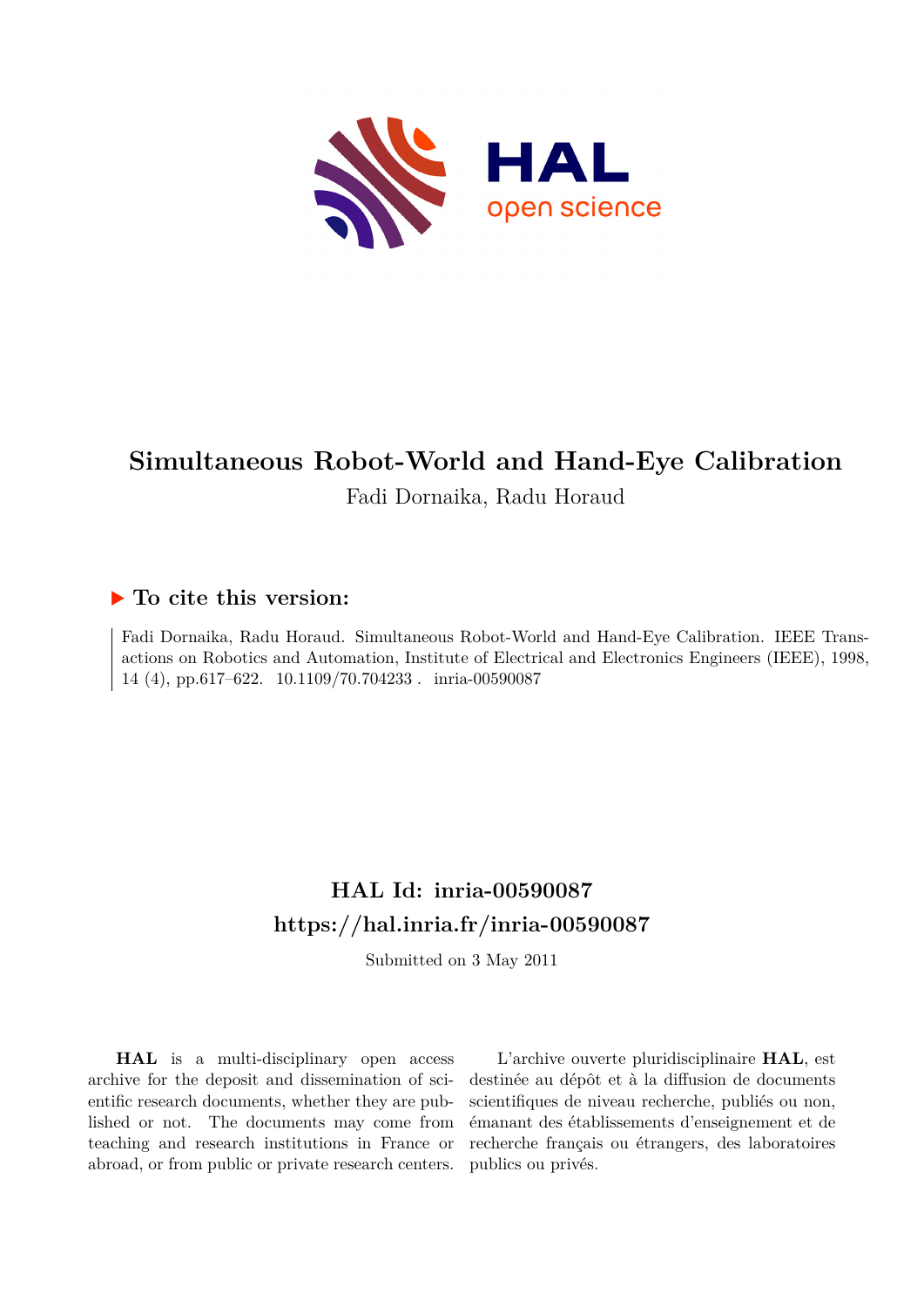#### Simultaneous Robot-World and Hand-Eye Calibration

#### Fadi Dornaika and Radu Horaud, Member, IEEE

Abstract-Recently, Zhuang, Roth, & Sudhakar [1] proposed a method that allows simultaneous computation of the rigid transformations from world frame to robot base frame and from hand frame to camera frame. Their method attempts to solve a homogeneous matrix equation of the form  $AX = ZB$ . They use quaternions to derive explicit linear solutions for X and Z. In this short paper, we present two new solutions that attempt to solve the homogeneous matrix equation mentioned above: (i) a closed-form method which uses quaternion algebra and a positive quadratic error function associated with this representation and (ii) a method based on non-linear constrained minimization and which simultaneously solves for rotations and translations. These results may be useful to other problems that can be formulated in the same mathematical form. We perform a sensitivity analysis for both our two methods and the linear method developed by Zhuang et al. [1]. This analysis allows the comparison of the three methods. In the light of this comparison the non-linear optimization method, which solves for rotations and translations simultaneously, seems to be the most stable one with respect to noise and to measurement errors.

 $Keywords$  hand/eye calibration, robot/world calibration, quaternion algebra.

#### I. INTRODUCTION

In order to use a gripper-mounted sensor (such as a camera) for a robot task, the position and orientation of the sensor frame with respect to the gripper frame must be known. The problem of determining this relationship is referred to as the hand-eye calibration problem. One can find this relationship by moving the robot and observing the resulting motion of the sensor. This calibration problem yields a homogeneous matrix equation of the form  $AX = XB$ . Several closed-form solutions were proposed in the past to solve for  $X$  [2], [3], [4], [5] as well as a non-linear optimization method [6].

Recently, Zhuang et al. [1] proposed a method that allows the simultaneous estimation of both the transformations from the world-centered frame to the robot-base frame and from the gripper frame to camera frame. The identification problem is cast into the problem of solving a system of homogeneous matrix equations of the form  $AX = ZB$ , where X is the gripper-tocamera rigid transformation and Z is the robot-to-world rigid transformation. Quaternion algebra is applied to derive explicit linear solutions for X and Z.

The mathematical framework of  $AX = ZB$  allows one to solve for at least two types of robotic configurations. These configurations are shown on Figure 1 and Figure 2. It is worthwhile to notice that matrices  $X$  and  $Z$  can be estimated either sequentially or simultaneously. Therefore two approaches are possible:

- 1. X is estimated first using any hand-eye (or cameragripper) calibration method and Z is estimated by solving the equation  $AX = ZB$ , or
- 2. X and Z are simultaneously estimated by solving  $AX =$ **ZB** where both **X** and **Z** are unknowns.

F. Dornaika is with Department of Mechanical and Automation Engineering, The Chinese University of Hong Kong Shatin, NT, Hong Kong.



Fig. 1. Robot/world  $(\mathbf{Z})$  and hand/eye  $(\mathbf{X})$  calibration. The camera is mounted onto the gripper and camera motions are determined using a calibration pattern. The world frame is the frame of the calibration pattern.



Robot/eye  $(Z)$  and hand/tool  $(X)$  calibration. The tool is Fig.  $2.$ mounted onto the gripper and tool motions are determined by observing tool feature points with a camera. The world frame is, in this case, identical with the camera frame.

This paper describes both a closed-form solution and a nonlinear solution for the system of matrix equations  $AX = ZB$ . These solutions solve for two rotations and two translations that are associated with the matrices  $X$  and  $Z$ . Likewise the linear method [1] the closed-form and non-linear methods yield a unique solution provided that the robot performs two motions with distinct rotation axes. The main differences between the linear method and the closed-form method introduced in this paper are the followings:

- The linear method first solves linearly for the components of two quaternions and second it normalizes these quaternions such that they represent rotations. The closed-form method solves directly for two unit quaternions and hence the constraint that these quaternions must represent two rotations is built in the resolution method.
- The linear method is not feasible for some special configurations (see [1] and below). We show that the closed-form method remains feasible for such special configurations.

We perform a sensitivity analysis for both our methods and for the linear method of Zhuang et al. [1]. This analysis allows the comparison of the three methods. In the light of both simulated and real experiments, it appears that the non-linear optimization method, which solves for rotations and translations simultaneously, performs better than the closed-form method

R. Horaud is with GRAVIR-CNRS and INRIA Rhône-Alpes, 655 avenue de l'Europe, 38330 Montbonnot France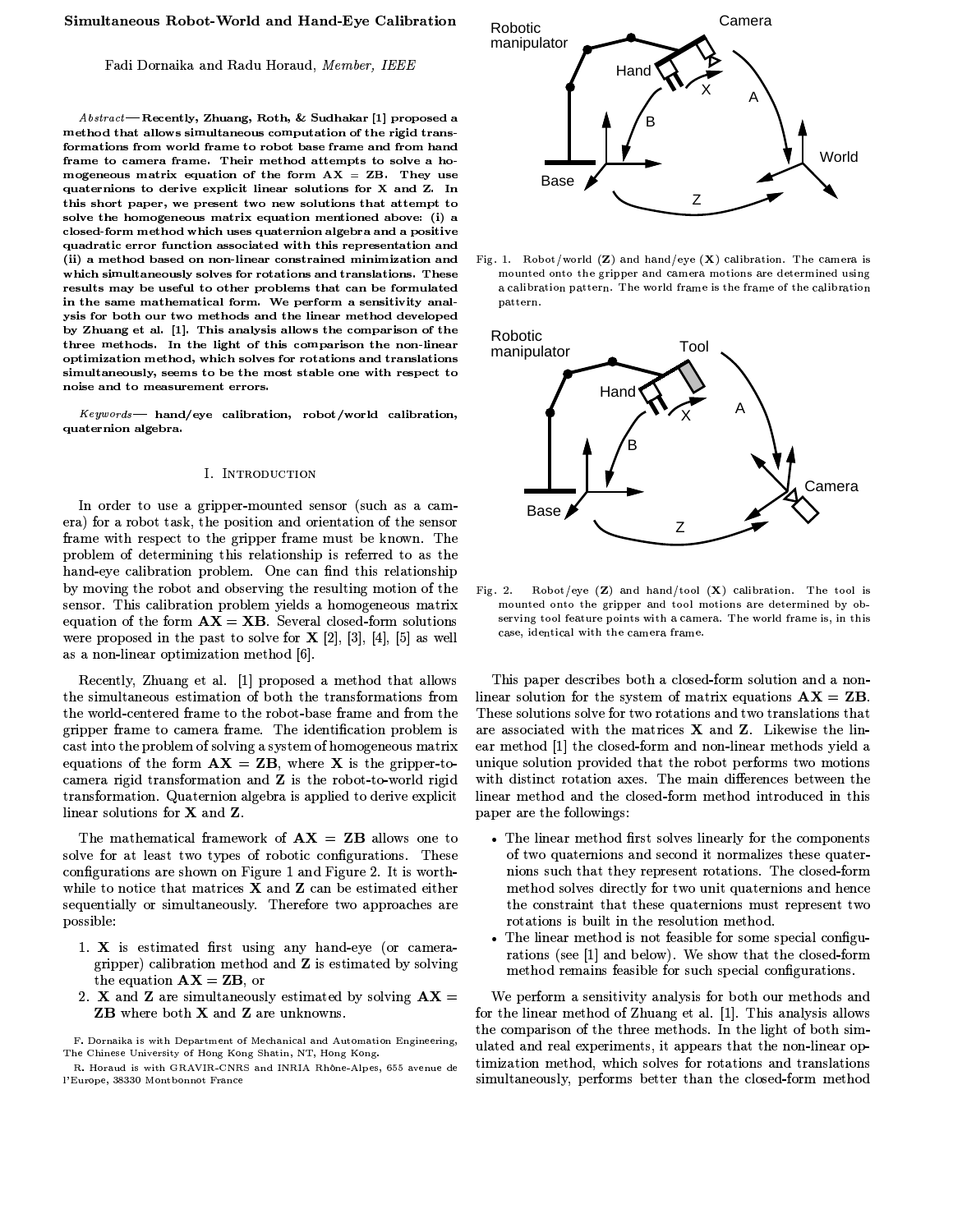which in turn performs slightly better than the linear method.

The remainder of this paper is organized as follows. Section II briefly recalls the problem formulation and presents the linear solution suggested by Zhuang et al. [1]. The closed-form and non-linear methods are described in Section III. Section IV compares the three methods through a sensitivity analysis. Finally, Section V describes some experimental results and Section VI provides a short discussion.

#### **II. PROBLEM FORMULATION**

We consider an arbitrary position of the robotic system (refer to Figures 1 and 2). From these figures we can write:

$$
\mathbf{A}\mathbf{X} = \mathbf{Z}\mathbf{B} \tag{1}
$$

In the particular case of a camera, the matrix A is obtained by calibrating the camera with respect to a fixed calibrating object and its associated frame, called the *calibration frame*. The matrix **B** is computed using the manipulator's forward kinematics whose parameters are supposed to be known (see [7] for an approach which attempts to estimate simultaneously these kinematic parameters and the hand-eye transformation). Let  $\mathbf{R}_A$ ,  $\mathbf{R}_B$ ,  $\mathbf{R}_X$ , and  $\mathbf{R}_Z$  be the respective 3×3 rotation matrices of A, B, X, and Z, and let  $t_A$ ,  $t_B$ ,  $t_X$ , and  $t_Z$  be the respective  $3\times1$  translational vectors. Equation (1) can then be written as:

$$
\left[\begin{array}{cc} \mathbf{R}_A & \mathbf{t}_A \\ \mathbf{0}^T & 1 \end{array}\right] \left[\begin{array}{cc} \mathbf{R}_X & \mathbf{t}_X \\ \mathbf{0}^T & 1 \end{array}\right] = \left[\begin{array}{cc} \mathbf{R}_Z & \mathbf{t}_Z \\ \mathbf{0}^T & 1 \end{array}\right] \left[\begin{array}{cc} \mathbf{R}_B & \mathbf{t}_B \\ \mathbf{0}^T & 1 \end{array}\right]
$$

and one may easily decompose this equation into a rotation equation and a position equation:

$$
\mathbf{R}_A \mathbf{R}_X = \mathbf{R}_Z \mathbf{R}_B \tag{2}
$$

$$
\mathbf{R}_A \, \boldsymbol{t}_X + \boldsymbol{t}_A = \mathbf{R}_Z \, \boldsymbol{t}_B + \boldsymbol{t}_Z \tag{3}
$$

Equation (3) is a linear equation in  $t_x$  and  $t_z$  if  $\mathbb{R}_z$  is known.

#### A. Linear solution

This solution was suggested in [1]. Let  $\bm{q}_{A},\;\bm{q}_{B},\;\bm{q}_{X},$  and  $\bm{q}_{Z}$ be unit quaternions that correspond to the rotation matrices  $\mathbf{R}_A$ ,  $\mathbf{R}_B$ ,  $\mathbf{R}_X$ , and  $\mathbf{R}_Z$  [8]. Since quaternions can be written as a combination of a scalar and a 3-vector, we have  $q_A^T$  =  $[a_0, a^T]$  and so forth. The matrix equation  $\mathbf{R}_A \mathbf{R}_X = \mathbf{R}_Z \mathbf{R}_B$ is equivalent to the following quaternion equation:

$$
\boldsymbol{q}_A * \boldsymbol{q}_X = \boldsymbol{q}_Z * \boldsymbol{q}_B \tag{4}
$$

Expanding eq. (4) using quaternion products yields two constraints: a scalar equation and a vector equation:

$$
a_0x_0 - \boldsymbol{a} \cdot \boldsymbol{x} = z_0b_0 - \boldsymbol{b} \cdot \boldsymbol{z} \tag{5}
$$

$$
a_0\,\boldsymbol{x}+x_0\,\boldsymbol{a}+\boldsymbol{a}\times\boldsymbol{x} = x_0\,\boldsymbol{b}+b_0\,\boldsymbol{z}-\boldsymbol{b}\times\boldsymbol{z} \qquad (6)
$$

where and  $\times$  denote the dot-product and the vector product in the space of 3-vectors.

If  $a_0 \neq 0$ ,  $x_0$  can be solved from (5):

$$
x_0 = (a/a_0) \cdot x + (b_0/a_0) z_0 - (b/a_0) z \tag{7}
$$

By substitution of eq.  $(7)$  into eq.  $(6)$  and using the matrix representation to describe the vector and dot products yields:

$$
(a_0\mathbf{I} + \mathbf{a}\mathbf{a}^T/a_0 + \Omega(\mathbf{a}))\mathbf{x} +(-b_0\mathbf{I} - \mathbf{a}\mathbf{b}^T/a_0 + \Omega(\mathbf{b}))\mathbf{z} = z_0\mathbf{b} - z_0(b_0/a_0)\mathbf{a}
$$

where  $\Omega(a)$  is the skew-symmetric matrix associated with the  $3$  vector  $a$ .

Therefore, we obtain (with  $z_0 \neq 0$ ):

$$
\underbrace{\mathbf{J}}_{3\times6} \underbrace{\mathbf{u}}_{6\times1} = z_0 \left( \mathbf{b} - (b_0/a_0) \, \mathbf{a} \right) \tag{8}
$$

where  $\mathbf{u}^T = [\mathbf{x}^T, \ \mathbf{z}^T]$ .

Equation (8) consists of three linear constraints with six unknowns. Therefore, a unique solution for  $u$  requires multiple measurements.

The solution of  $u$  can be obtained using standard linear algebra techniques. After  $u$  is obtained, the components of both  $\mathbf{q}_x$  and  $\mathbf{q}_z$  can be determined using the constraints  $\|\mathbf{q}_x\|^2 =$  $||q_z||^2 = 1$  and eq. (7).

Following the solution of  $\mathbf{R}_X$  and  $\mathbf{R}_Z$ , the computation of  $t_X$  and  $t_Z$  becomes trivial. Each position of the hand provides three linear equations with six unknowns (the components of  $t_X$  and  $t_Z$ ).

#### **III. PROBLEM SOLUTION**

In this section we propose two alternatives for estimating  $\mathbf{R}_X$ ,  $\mathbf{R}_z, \mathbf{t}_x$ , and  $\mathbf{t}_z$ : A closed-form method and a non-linear method which do not suffer from the above limitations, e.g.,  $a_0 \neq 0$  and  $z_0\neq 0$ .

The closed-form method uses algebraic properties associated with quaternions to cast a sum of squares error function into a positive semi-definite quadratic form whose minimization uses two Lagrange multipliers. The non-linear method solves for all the unknowns simultaneously using standard minimization techniques. Interesting enough, the closed-form method is similar but not equivalent to the problem of optimally estimating rigid motion from 3-D to 3-D point or line correspondences [8]. [9]. The method introduced in this paper solves simultaneously for two rotations in closed form while the methods developed in the past solved for one rotation in closed form.

#### A. Closed-form method

We start by building a positive error function that is derived from equation (4) as follows. Since the quaternion multiplication can be written in matrix form and with the notations introduced in [8] we have:

$$
q_{Ai} * q_X = Q(q_{Ai}) q_X
$$
  
\n
$$
q_Z * q_{Bi} = W(q_{Bi}) q_Z
$$

By substituting these equations into  $(4)$ , we obtain:

$$
Q(\boldsymbol{q}_{Ai})\,\boldsymbol{q}_X-W(\boldsymbol{q}_{Bi})\,\boldsymbol{q}_Z=\boldsymbol{0}
$$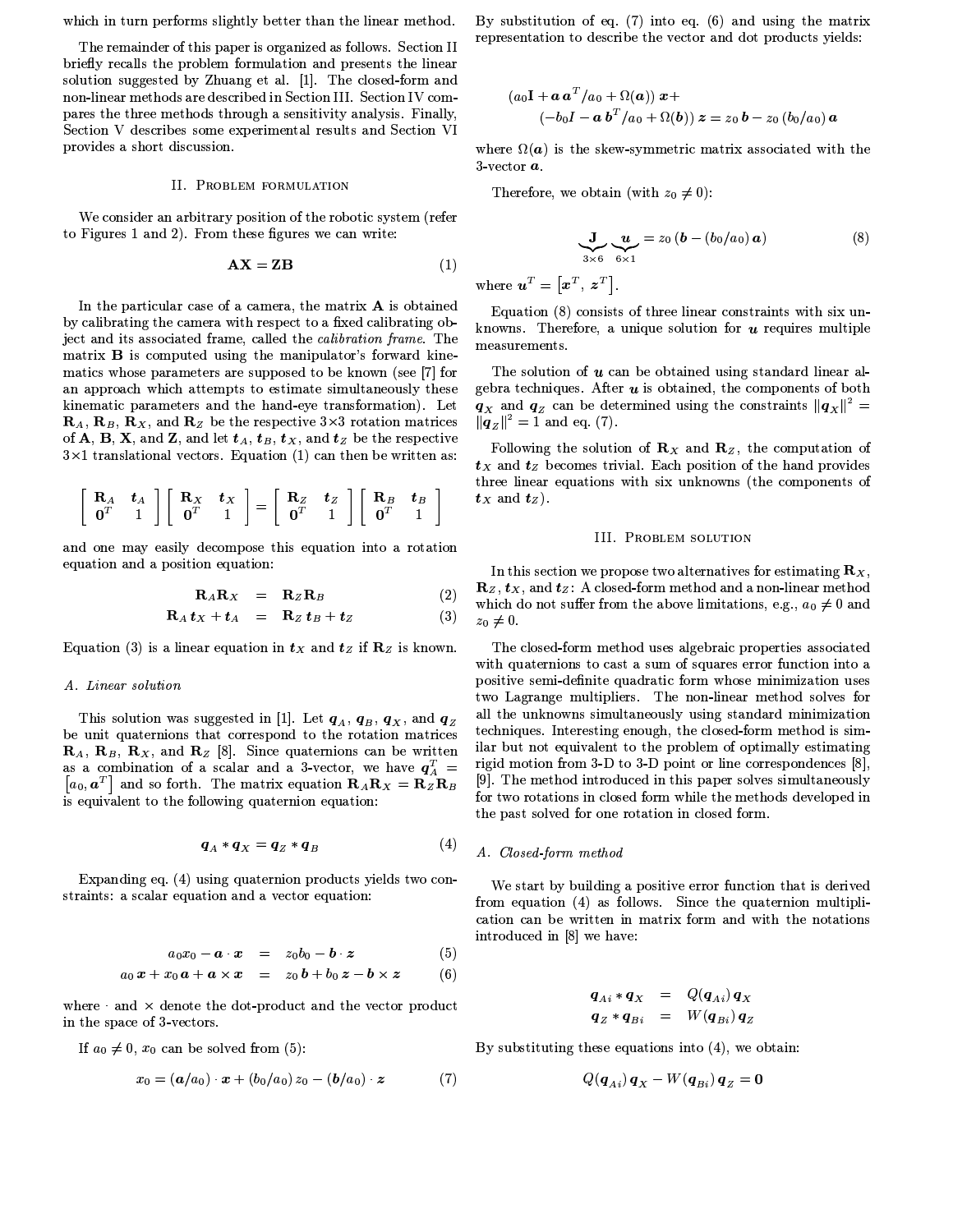With matrices  $Q(q)$  and  $W(q)$  being defined by:

$$
Q(\boldsymbol{q}) = \begin{bmatrix} q_0 & -q_x & -q_y & -q_z \\ q_x & q_0 & -q_z & q_y \\ q_y & q_z & q_0 & -q_x \\ q_z & -q_y & q_x & q_0 \end{bmatrix}
$$

$$
W(\boldsymbol{q}) = \begin{bmatrix} q_0 & -q_x & -q_y & -q_z \\ q_x & q_0 & q_z & -q_y \\ q_y & -q_z & q_0 & q_x \\ q_z & q_y & -q_x & q_0 \end{bmatrix}
$$

Moreover, these two matrices are orthogonal and for a unit quaternion  $q$  we have:

$$
Q(q)^{T} Q(q) = q^{T} qI = I
$$

$$
W(q)^{T} W(q) = q^{T} qI = I
$$

The square norm of the corresponding error vector is given by the following positive quadratic form:

$$
\|Q(q_{Ai}) q_{X} - W(q_{Bi}) q_{Z}\|^{2} =
$$
\n
$$
[Q(q_{Ai}) q_{X} - W(q_{Bi}) q_{Z}]^{T} [Q(q_{Ai}) q_{X} - W(q_{Bi}) q_{Z}] =
$$
\n
$$
q_{X}^{T} Q(q_{Ai})^{T} Q(q_{Ai}) q_{X} + q_{Z}^{T} W(q_{Bi})^{T} W(q_{Bi}) q_{Z} -
$$
\n
$$
q_{Z}^{T} W(q_{Bi})^{T} Q(q_{Ai}) q_{X} - q_{X}^{T} Q(q_{Ai})^{T} W(q_{Bi}) q_{Z}
$$

Let  $v$  be an 8-vector given by:

$$
\pmb{v}^T = \left[ \pmb{q}^T_{\scriptscriptstyle X}, \; \pmb{q}^T_{\scriptscriptstyle Z} \right]
$$

Thus, we can write:

$$
\|Q(\boldsymbol{q}_{A\,i})\,\boldsymbol{q}_X - W(\boldsymbol{q}_{B\,i})\,\boldsymbol{q}_Z\|^2 = \boldsymbol{v}^T\mathbf{S}_i\,\boldsymbol{v}
$$

with  $S_i$  being an 8×8 positive semi-definite symmetric matrix:

$$
\mathbf{S}_{i} = \left[ \begin{array}{cc} \mathbf{I} & \mathbf{C}_{i} \\ \mathbf{C}_{i}^{T} & \mathbf{I} \end{array} \right] \tag{9}
$$

where  $\mathbf{C}_i = -Q(\boldsymbol{q}_{Ai})^T W(\boldsymbol{q}_{Bi})$  is an orthogonal matrix of rank equal to 4.

Finally, the error function that will allow us to compute  $\boldsymbol{q}_X$ and  $q_z$  becomes (*n* is the number of different positions of the robot):

$$
f(\boldsymbol{q}_X, \boldsymbol{q}_Z) = \sum_{i=1}^n \boldsymbol{v}^T \mathbf{S}_i \,\boldsymbol{v} = \boldsymbol{v}^T \left( \sum_{i=1}^n \mathbf{S}_i \right) \boldsymbol{v} = \boldsymbol{v}^T \mathbf{S} \,\boldsymbol{v} \qquad (10)
$$

with:

$$
\mathbf{S} = \left[ \begin{array}{cc} n\mathbf{I} & \mathbf{C} \\ \mathbf{C}^T & n\mathbf{I} \end{array} \right]
$$

Notice that  $\mathbf{C} = \sum_{i=1}^{n} \mathbf{C}_i$  is the sum of *n* orthogonal matrices.<br>In the general case **C** has full rank and there may be geometric configurations for which C is rank deficient. However, such geometric configurations are very rare in practice and, without loss of generality, one may assume that C has always full rank. The function  $f(\boldsymbol{q}_X, \boldsymbol{q}_Z)$  is a positive semi-definite quadratic form and one way to minimize it is to use two Lagrange multipliers:

$$
\min_{\boldsymbol{v}} f = \min_{\boldsymbol{q}_X, \boldsymbol{q}_Z} ((\boldsymbol{q}_X \ \boldsymbol{q}_Z)^T \mathbf{S} (\boldsymbol{q}_X \ \boldsymbol{q}_Z) + \\ \lambda_1 (1 - \boldsymbol{q}_X^T \boldsymbol{q}_X) + \lambda_2 (1 - \boldsymbol{q}_Z^T \boldsymbol{q}_Z))
$$

By developing and grouping terms we obtain:

$$
f(\boldsymbol{q}_X, \boldsymbol{q}_Z) = (n - \lambda_1) \boldsymbol{q}_X^T \boldsymbol{q}_X + (n - \lambda_2) \boldsymbol{q}_Z^T \boldsymbol{q}_Z + \boldsymbol{q}_X^T \mathbf{C} \boldsymbol{q}_Z + \boldsymbol{q}_Z^T \mathbf{C}^T \boldsymbol{q}_X + \lambda_1 + \lambda_2
$$
(11)

This function passes through a minimum when the first derivatives vanish. By differentiating with respect to the components of  $q_X$  and  $q_Z$  we obtain:

$$
(n - \lambda_1)\boldsymbol{q}_X + \mathbf{C}\boldsymbol{q}_Z = 0 \qquad (12)
$$

$$
(n - \lambda_2)\boldsymbol{q}_Z + \mathbf{C}^T\boldsymbol{q}_X = 0 \qquad (13)
$$

From equation  $(12)$  we obtain:

$$
\boldsymbol{q}_X = \frac{1}{\lambda_1 - n} \mathbf{C} \boldsymbol{q}_Z \tag{14}
$$

and by substituting  $q_X$  in equation (13) we obtain:

$$
\mathbf{C}^T \mathbf{C} \mathbf{q}_Z = (\lambda_1 - n)(\lambda_2 - n)\mathbf{q}_Z \tag{15}
$$

Therefore  $q_z$  is an eigenvector of the symmetric positive semidefinite matrix  $C<sup>T</sup>C$ . Such a matrix has four real positive eigenvalues  $\alpha_i$ ,  $i = \{1...4\}$  and we have an eigenvector  $e_i$  for each eigenvalue:

$$
\textbf{C}^T\textbf{C}\bm{e}_i=\alpha_i\bm{e}_i
$$

Notice that by substituting equations  $(14)$  and  $(15)$  into equation (11) we obtain the value of the error function at the point where the first derivatives vanish:

$$
f(\boldsymbol{q}_X,\boldsymbol{q}_Z)=\lambda_1+\lambda_2
$$

Therefore, we must choose an eigenvalue  $\alpha_i$  which minimizes  $\lambda_1 + \lambda_2$ . Let us consider the fact that  $q_X$  must be a unit quaternion. We obtain from equations  $(12)$  and  $(15)$ :

$$
q_X^T q_X = \frac{1}{(\lambda_1 - n)^2} q_Z^T \mathbf{C}^T \mathbf{C} q_Z = \frac{1}{(\lambda_1 - n)^2} q_Z^T (\lambda_1 - n) (\lambda_2 - n) q_Z = \frac{\lambda_2 - n}{\lambda_1 - n} = 1
$$

Hence, we must have:

$$
\lambda_1=\lambda_2\neq 0
$$

The relationship between  $\lambda_1 = \lambda_2 = \lambda$  and  $\alpha_i$ , i.e., equation (15) is:

 $(\lambda - n)^2 = \alpha_i$ 

which yields the following solutions for  $\lambda$ :

$$
\lambda = n \pm \sqrt{\alpha_i}
$$

Since  $\lambda$  must be a positive number, one has to select among the four positive eigenvalues, the eigenvalue  $\alpha_i$  such that  $n \pm \sqrt{\alpha_i}$ is the smallest positive number.

Once the rotations,  $\mathbf{R}_x$  and  $\mathbf{R}_z$ , have been determined, the problem of determining the best translations,  $t_x$  and  $t_z$ , becomes a linear least-squares problem that can be easily solved using standard linear algebra techniques.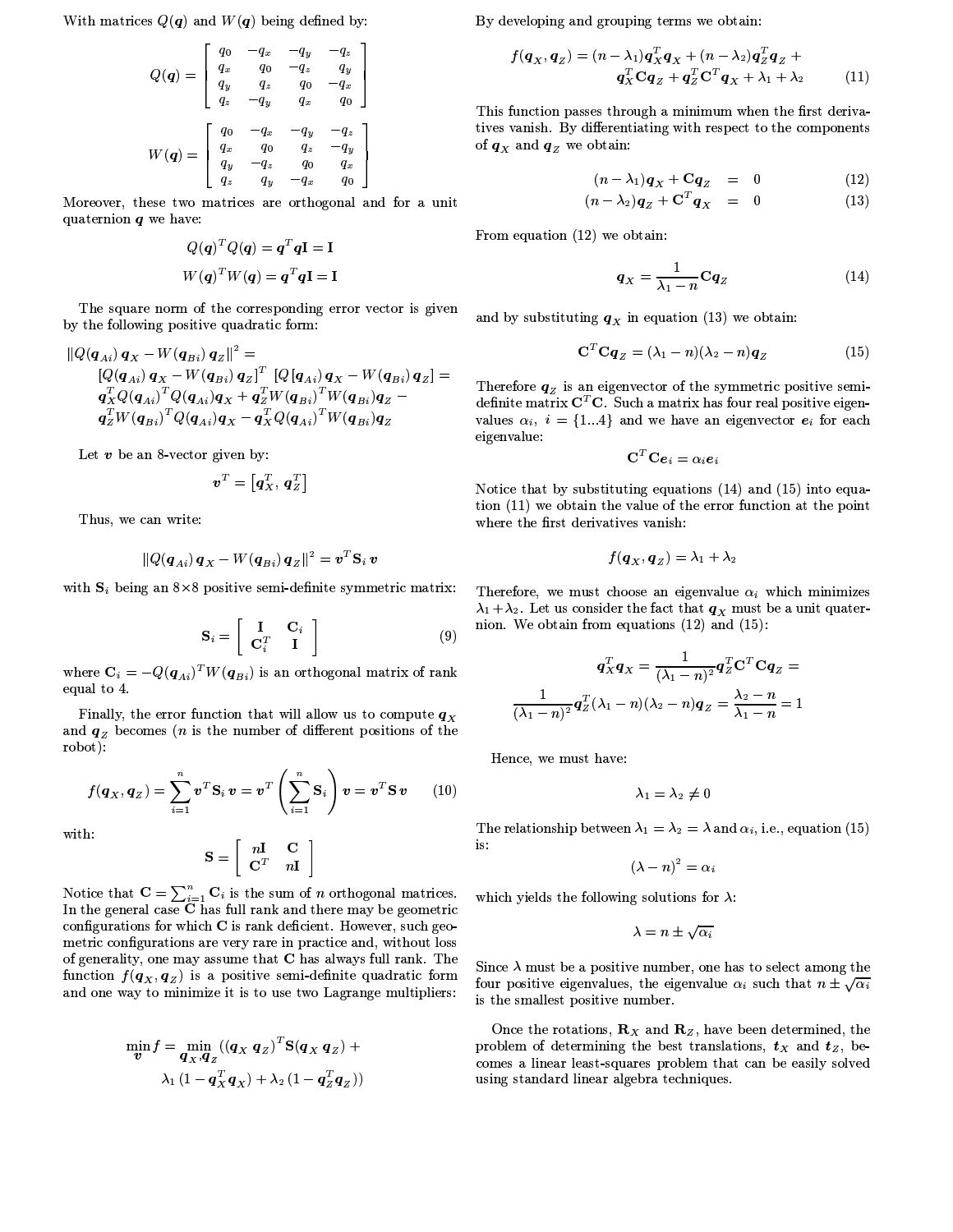A.1. Configurations defeating the linear method. There are two configurations for which the linear method fails to provide a solution:  $z_0 = 0$  and  $a_0 = 0$  (see Section II-A). Clearly the closed-form solution is able to deal with situations for which  $z_0 = 0$ . The case  $a_0 = 0$  is a little bit more complex to analyze. First, notice that the  $4\times4$  matrices  $Q(q)$  and  $W(q)$  have full rank for all non null quaternions q. Let, for some i,  $q_{Ai}$  =  $[0, \boldsymbol{a}_i^T]^T$ .  $Q(\boldsymbol{q}_{Ai})$  becomes a skew-symmetric matrix of full rank for all  $a_i \neq 0$ . Hence, the rank of  $S_i$  in equation (9) is not affected by such a special case. However there is an ambiguity associated with purely imaginary unit quaternions because the quaternions  $q_{Ai} = \begin{bmatrix} 0 & a_i^T \end{bmatrix}^T$  and  $q_{Ai} = \begin{bmatrix} 0 & -a_i^T \end{bmatrix}^T$  describe the same rotation matrix  $\mathbf{R}_{Ai}$ . Hence, one has two consider two distinct matrices associated with this special configuration:

$$
\mathbf{S}_{i}^{+} = \left[ \begin{array}{cc} \mathbf{I} & \mathbf{C}_{i} \\ \mathbf{C}_{i}^{T} & \mathbf{I} \end{array} \right] \quad \text{and} \quad \mathbf{S}_{i}^{-} = \left[ \begin{array}{cc} \mathbf{I} & -\mathbf{C}_{i} \\ -\mathbf{C}_{i}^{T} & \mathbf{I} \end{array} \right]
$$

Therefore, any time such a special configuration is present in the data, one has two consider two distinct error functions. There will be two two distinct solutions for  $q_X$  and  $q_Z$ . One may simply consider, among these two solutions, the solution yielding the smallest minimum.

#### **B.** Non-linear method

There are several disadvantages associated with the above methods:

- 1. The unknowns are estimated in sequence, rotations first and then translations. Errors from the first stage propagate to the second stage;
- 2. It is well known that the performance of linear resolution methods degrades in the presence of noise, and
- 3. Unlike non-linear minimization, linear and closed-form solutions do not allow a characterization of both the quality of the solution and the confidence associated with the solution.

In this Section, we propose to overcome the disadvantages mentioned above. For this purpose we estimate simultaneously the rotations and translations associated with **X** and **Z**. This leads to a non-linear minimization problem. There are 24 parameters associated with two rotation matrices (18 parameters) and two translation vectors (6 parameters). The initialization of these unknowns is straightforward because one can use either of the two methods outlined above. Non-linear minimization provides information about both the quality of the solution (the depth of the global minimum) and the confidence associated with this solution (the width of the global minimum).

If we have  $n$  positions of the robot, the calibration problem becomes the problem of solving for a set of  $2n$  non-linear constraints derived from equations (2) and (3), or equivalently, the problem of minimizing the following error function:

$$
f(\mathbf{R}_X, \mathbf{R}_Z, \mathbf{t}_X, \mathbf{t}_Z) =
$$
  
\n
$$
\mu_1 \sum_{i=1}^n \left( \|\mathbf{R}_{Ai} \mathbf{R}_X - \mathbf{R}_{Bi} \mathbf{R}_Z \|^2 \right) +
$$
  
\n
$$
\mu_2 \sum_{i=1}^n \left( \|\mathbf{R}_{Ai} \mathbf{t}_X + \mathbf{t}_{Ai} - \mathbf{R}_Z \mathbf{t}_{Bi} - \mathbf{t}_Z \|^2 \right) +
$$
  
\n
$$
\mu_3 \|\mathbf{R}_X \mathbf{R}_X^T - \mathbf{I} \|^2 + \mu_4 \|\mathbf{R}_Z \mathbf{R}_Z^T - \mathbf{I} \|^2
$$

The criterion to be minimized is of the form:

$$
\min_{\boldsymbol{x}} \left\{ f(\boldsymbol{x}) = \frac{1}{2} \sum_{j=1}^m \Phi_j^2(\boldsymbol{x}) : \boldsymbol{x} \in I\!\!R^{24} \right\}
$$

Therefore, the problem becomes a classical non-linear leastsquares constrained minimization problem and one can apply standard non-linear optimization techniques, such as Newton's method and Newton-like methods [10], [11]. In this error function, the terms  $\Phi_j$  are quadratic in the unknowns. Notice that the last two terms are *penalty* functions which constrain the matrices  $\mathbf{R}_X$  and  $\mathbf{R}_Z$  to be rotations. The parameters  $\mu_1$  through  $\mu_4$  are real positive numbers. High values for  $\mu_3$  and  $\mu_4$  enforce the role of the penalty functions In all our experiments we have set these parameters to the following values:  $\mu_1 = \mu_2 = 1$  and  $\mu_3 = \mu_4 = 10^6$  In the next two sections we give some results obtained with the Levenberg-Marquardt non-linear minimization method as described in [12] and in [11].

#### IV. SENSITIVITY ANALYSIS AND METHOD COMPARISON

One of the most important merits of any calibration method is its sensitivity with respect to various perturbations. In our problem, there are two main sources of perturbations: errors associated with camera calibration and errors associated with the robot position. Indeed, the parameters of both the direct and inverse kinematic models of robots are not perfect. In order to investigate the behavior of the methods in the presence of measurement noise we designed a sensitivity analysis based on the following grounds:

- Nominal values for the parameters of both the hand-eye transformation X and the robot-to-world transformation Z are provided;
- Also are provided *n* matrices  $A_1, \ldots, A_n$  from which *n* hand positions can be computed with:

$$
\mathbf{B}_i = \mathbf{Z}^{-1} \mathbf{A}_i \mathbf{X}
$$

- Either Gaussian noise or uniform noise is added to both camera and robot positions; the homogeneous transformations,  $(X \text{ and } Z)$ , are estimated in the presence of this noise using the three methods described in this paper: the linear method, the closed-form method and the non-linear method, and
- We study the variations of the estimation of the hand-eye  $\bullet$ transformation and the robot-to-world transformation as a function of the noise being added and/or as a function of the number of positions  $(n)$ .

Since both rotations and translations may be represented as vectors, adding noise to a transformation consists of adding random numbers to each one of the vectors' components. Random numbers simulating noise are obtained using a random number generator either with a uniform distribution in the interval  $[-C/2, +C/2]$ , or with a Gaussian distribution with a standard deviation equal to  $\sigma$ . Therefore the level of noise that is added is associated either with the value of C or with the value of  $\sigma$ (or, more precisely, with the value of  $2\sigma$ ). In what follows the level of noise is in fact represented as a ratio: the amplitude of the actual random numbers (C or  $2\sigma$ ) divided by the nominal values of the perturbed parameters.

In the case of a rotation, the vector (quaternion) associated with this rotation has a module equal to 1 and therefore the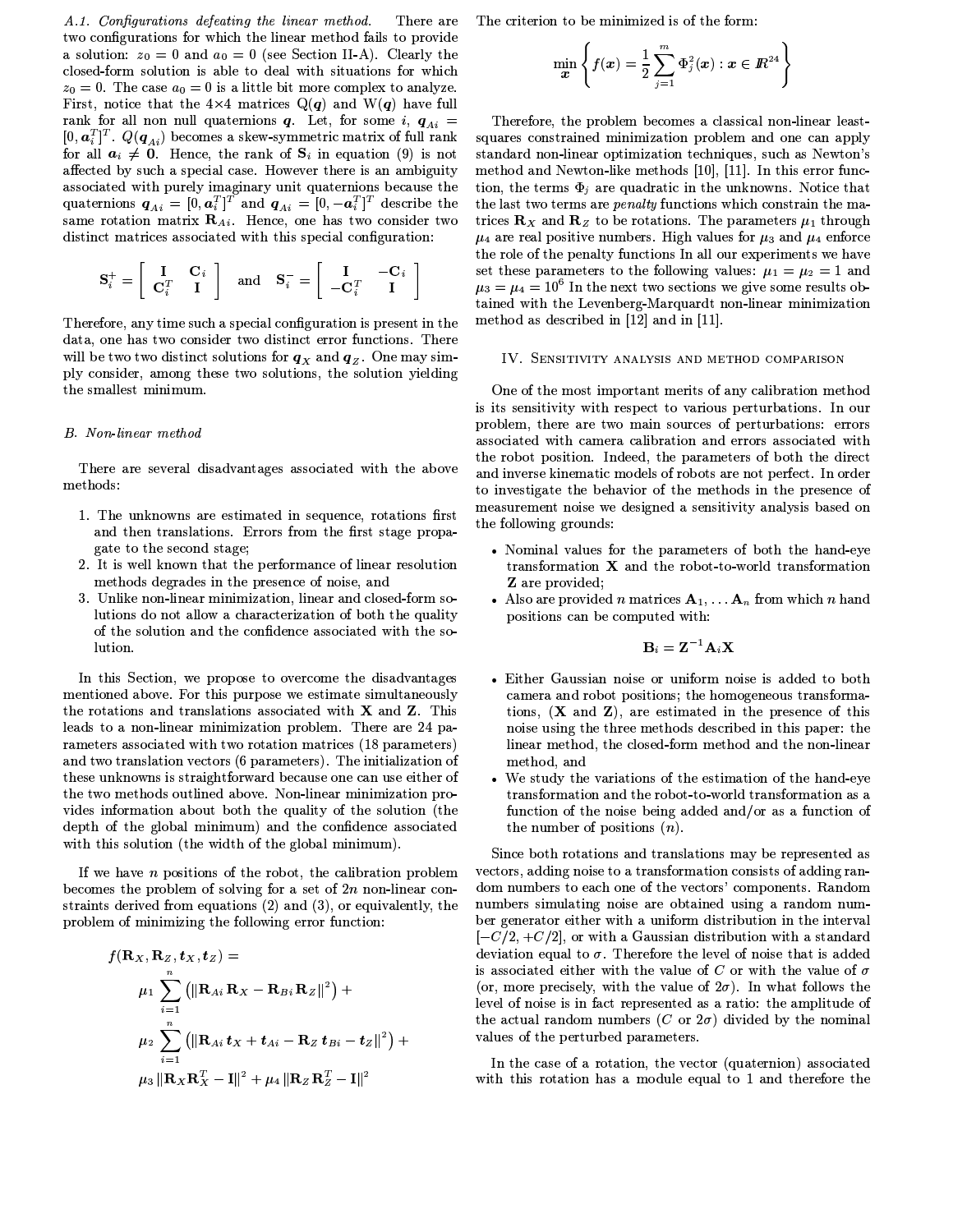ratio is simply either C or  $2\sigma$ . In the case of a translation the ratio is computed with respect to a nominal value estimated over all the perturbed translations:

$$
\|\bm{t}_{nominal}\| = \frac{\sum_{i=1}^{n} (\|\bm{t}_{A_i}\| + \|\bm{t}_{B_i}\|)}{2n}
$$

where  $t_{A_i}$  is the translation vector associated with  $A_i$ .

For each noise level and for a large number  $N$  of trials we compute the errors as follows. These errors are: orientation error and position error. The orientation error is defined as the rotation angle in degrees required to align the coordinate system of X or Z in its computed orientation with the coordinate system in its theoretical orientation. The position error is defined as the norm of the vector which represents the difference between the two translation vectors: the computed one and the theoretical one, divided by the norm of the second vector.

In all our simulations we set  $N = 500$ ,  $||\mathbf{t}_X|| = 229$ mm, and  $||t_z|| = 768$ mm.

The following figures show the average of the above errors as a function of the percentage of noise. The percentage of noise varies from 1% to 6%. The full curves  $(-)$  correspond to the method in [1], the dotted curves  $(\ldots)$  correspond to the closedform method, and the dashed curves (---) correspond to the non-linear method.

Figures 3 and 4 correspond to three positions  $(n = 3)$  of the robot while on Figure 5 the number of positions varies from 3 to  $8$ .

Figure 3 shows the rotation and translation errors as a function of uniform noise added to the rotational part of the robot and camera positions. Figure 4 shows the rotation and translation errors as a function of Gaussian noise added to the rotational part of the hand and camera positions. These errors are obtained with the three methods. We can conclude that the closed-form method is more accurate than the linear method proposed in [1].

As other authors have done in the past, it is interesting to analyze the behavior of calibration methods with respect to the number of positions. In order to perform this analysis we have to fix the percentage of noise. Figure 5 shows the rotational and translational errors as a function of the square root of the number of motions ( $\sqrt{n}$  varies from 1.732 to 2.828). The noise ratio has been fixed to the worst case for rotations, e.g., 6% and to 2% for translations. Both rotational and translational noise distributions are Gaussian.

#### V. EXPERIMENTAL RESULTS

In this Section we report some experimental results obtained with two sets of data. The first data set was obtained with 17 different positions of the hand-eye device with respect to a calibrating object. The second data set was obtained with 7 such positions. In order to calibrate the camera we used the classical method proposed by Faugeras & Toscani described in  $\left[9\right]$ .

Our tests compare the linear method [1] with the two methods developed in this paper. Table I and Table II summarize the results obtained with the two data sets mentioned above. The second columns of these tables show the sum of squares of the absolute error in rotation,  $E_{\mathbf{R}}$ :

$$
E_{\mathbf{R}} = \sum ||\mathbf{R}_A \mathbf{R}_X - \mathbf{R}_Z \mathbf{R}_B||^2
$$



Fig. 3. Errors in orientations and positions in the presence of uniform noise perturbing the rotation axes. The full curves  $(-)$  correspond to the method outlined in section II and the dashed curves  $(- -)$ correspond to the non-linear method.

The third columns show the relative error in translation,  $E_{\uparrow}$ :

$$
E_{\boldsymbol{t}} = \left(\frac{\sum \Vert (\mathbf{R}_A t_X + t_A - \mathbf{R}_Z t_B - t_Z \Vert^2}{\sum \Vert \mathbf{R}_A t_X + t_A \Vert^2}\right)^{1/2}
$$

It is worthwhile to notice that the robots being used in the two experiments summarized in the tables above are not identical. The first data set (Table I) was obtained with a PPPRRR robot (three prismatic and three rotational joints) while the second data set (Table II) was obtained with a RRRRRR robot. Unlike the simulated data, these two experiments do not allow one to conclude that the closed-form solution outperforms the linear solution. In the first experiment the linear solution yields a smaller translation error than the translation error associated with the closed-form method. In the second experiment the translation error associated with the linear method does not seem to be affected by a large rotation error.

These experimental results seem however to confirm that the non-linear method provides a better estimation of the translation vectors at the cost of slightly larger rotation errors. This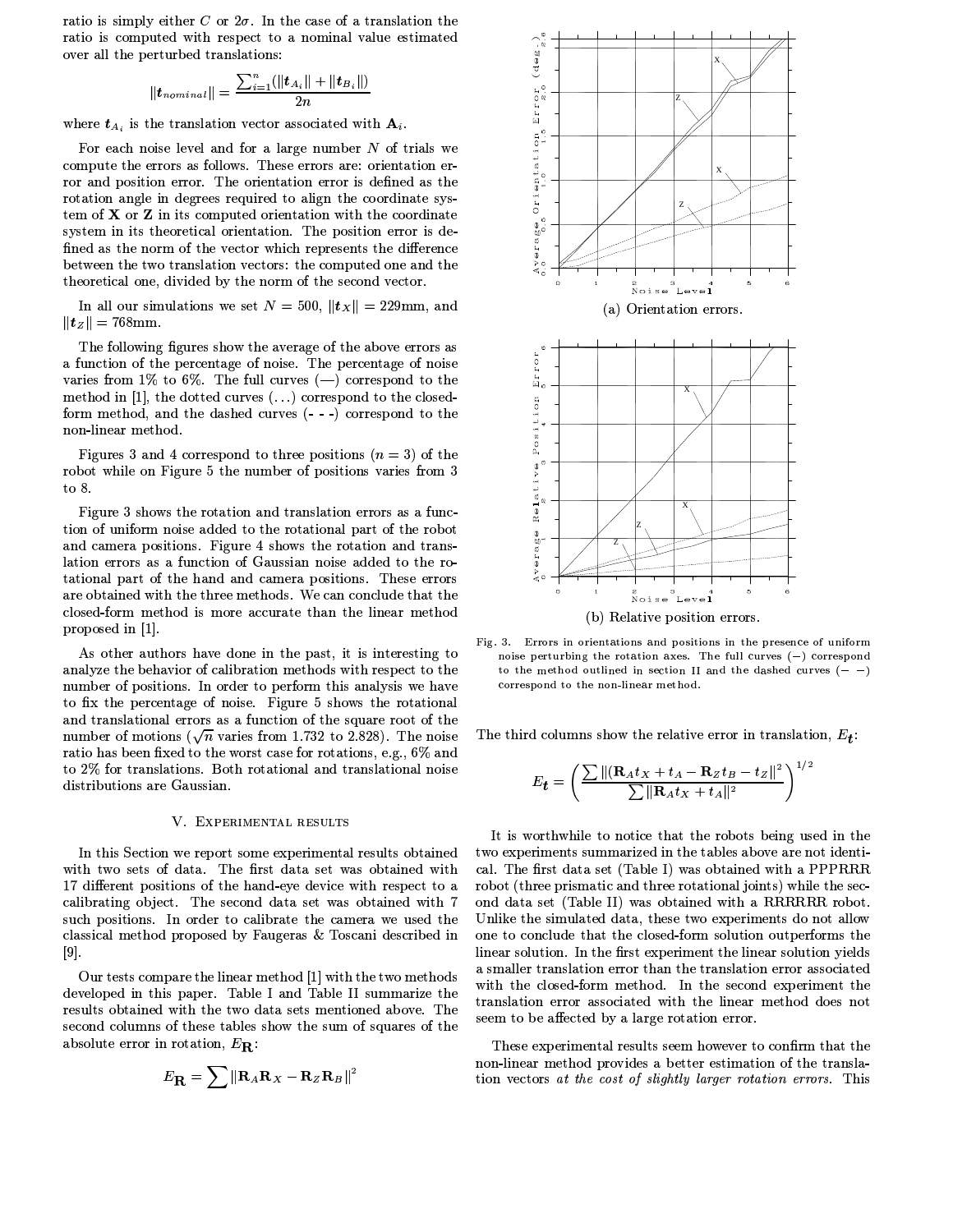

Fig. 4. Errors in orientations and positions in the presence of Gaussian noise perturbing the rotation axes. The full curves  $(-)$  correspond to the method outlined in section II, the dotted curves  $(\ldots)$  correspond to the closed-form solution and the dashed curves  $(- -)$  correspond to the non-linear method.

is due to the fact that the robot's kinematic chain is not perfectly calibrated and therefore there are errors associated with the robot's translation parameters. Obviously, these errors do not obey the noise models used for simulations.

#### VI. DISCUSSION

In this paper we addressed the problem of robot-to-world and hand-eye calibration. As it was proposed in [1] this problem is formulated as solving a system of homogeneous transformation equations of the form  $AX = ZB$ .

We develop two resolution methods, the first one solves for rotations and then for translations while the second one solves simultaneously for rotations and translations. The first method leads to a closed-form solution while the second one leads to non-linear optimization.

Both the sensitivity analysis and the results obtained with experimental data show that the closed-form method slightly outperforms the linear method of Zhuang et al. [1]. This is



Fig. 5. Errors in orientations and positions as a function of the number of positions. A Gaussian noise is added both to the robot and camera positions. The full curves  $(-)$  correspond to the method outlined in section II and the dashed curves  $(- -)$  correspond to the non-linear method.

most probably due to the Euclidean nature of the error function suggested in Section III-A. However, there is no evidence that with real data the closed-form method will always perform better than the linear method: One can therefore conclude that the two methods have comparable performances.

The non-linear minimization method suggested in Section III-B yields the most accurate results and outperforms both the linear and closed-form methods. The solution obtained with either the linear or closed-form methods can be used to initialize the non-linear minimization method.

The two methods proposed in this paper together with [1] may be useful to other problems that can be formulated into homogeneous transformation equations of the form  $AX = ZB$ .

#### REFERENCES

- [1] H. Zhuang, Z. Roth, and R. Sudhakar, "Simultaneous robot/world and tool/flange calibration by solving homogeneous transformation of the form  $AX = YB$ ," IEEE Transactions on Robotics and Automation, vol. 10, no. 4, pp. 549-554, August 1994.
- R.Y. Tsai and R.K. Lenz, "A new technique for fully autonomous and  $\lceil 2 \rceil$